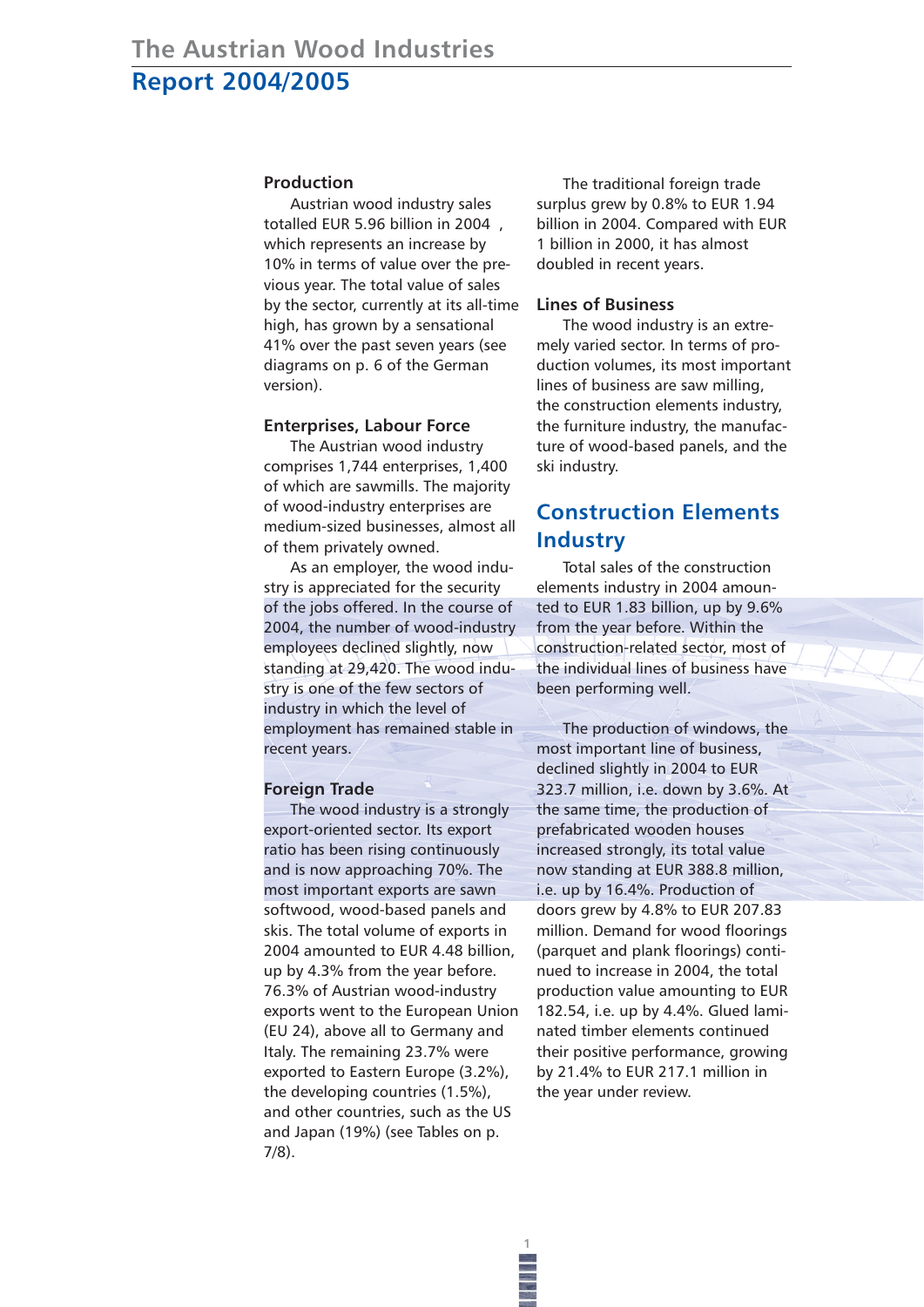### **Foreign Trade**

Exports of **windows** remained unsatisfactory also in 2004, declining by 15.3% in terms of volume. The total value of exports dropped by 0.1% to EUR 34.33 million. At the same time, imports rose by 7.9% in terms of volume and by 11.8% in terms of value, reaching a total of EUR 21.33 million (see Table on p. 16).

Imports and exports of **doors** increased in the year under review. Imports grew by 12.9% in volume and by 1.3% in value. Overall, doors worth EUR 27.62 million were imported. Exports grew by 16.8% in terms of volume and by 18.2% in terms of value. The total value of exports reached almost EUR 25 million (see Table on p. 16).

Exports of **wood floorings** continued to take a highly positive development. Parquet flooring exports reached a value of EUR 169.26 million (+17.5%), with the volume of exports exceeding the previous year's level by 18.7%. Imports also rose by 6.9% in terms of value, now standing at EUR 80.89 million, and by 27.5% in terms of volume (see Table on p. 16).

**Laminated timber** exports increased by 11.7% in volume and by 14.6% in value to EUR 178.3 million in 2004. Imports also grew by 27.9% in volume and by 15.5% in value. Laminated timber worth almost EUR 19 million was imported in the year under review (see Table on p. 17).

# **Furniture Industry**

In 2004 Austrian furniture production reached a total value of EUR 2.4 billion (up by 11% from the year before, see Table on p. 19). Except for kitchen furniture production, which declined slightly by 1.3% to EUR 268 million, growing volumes were reported for all types of furniture, i.e. sitting furniture, office and shop furniture, as well as other furniture. The positive development in the field of sitting furniture, its total volume now standing at EUR 576 million (up by 40% from the year before), is particularly noteworthy. A 1.4% increase to a total volume of EUR 403 million was reported for office and shop furniture. As regards other furniture, the positive trend continued with a 6.8% rate of growth.

#### **Foreign Trade**

Compared with 2003, exports by the Austrian furniture industry grew by 2.9% (EUR 1.3 billion). Goods worth more than EUR 1 billion were sold to other countries of the European Union. Germany and Italy continue to be the most important markets for Austrian exporters, with the volume of exports to Italy growing by 14.3% over the full year. Imports of furniture to Austria rose by 7.7%, their total value standing at EUR 1.2 billion (see dia-

grams on p. 21).

# **Wood-Based Panel Industry**

2004 was a relatively successful year for Austrian manufacturers of wood-based panels. Even though the general economic environment was less than optimal, products from Austria proved to be quite

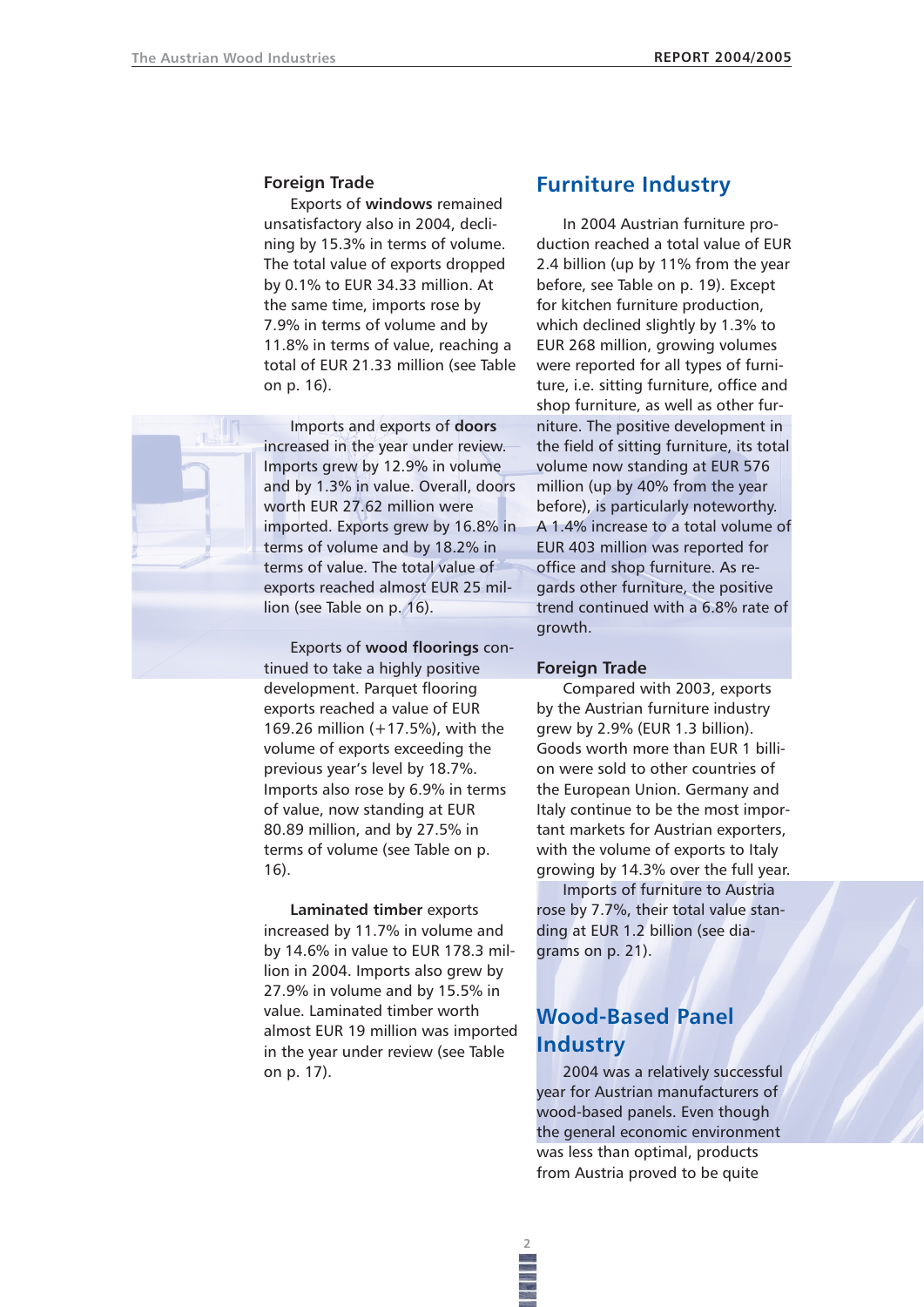competitive. Structural changes in the particle-board market – especially in Germany – had a favourable impact on the 2004 results.

The enterprises of the particleboard, MDF and fibre-board industries were able to further increase their sales volume by 5% to approx. EUR 856 million. The share of processed products and, thus, the value added, have gone up further. This applies to both coated panels and laminated floorings. Particle board – above all coated products – accounts for the major part of sales, followed by MDF (two manufacturers) and fibre board (one manufacturer).

#### **Foreign Trade**

As in previous years, the enterprises of the Austrian wood-based panel industry generated a substantial foreign-trade surplus of approx. EUR 520 million (see Table on p. 24). While sales increased slightly or remained stable in the "classic" export markets, such as Germany, Italy and the EU-15, satisfactory growth rates were achieved in the markets of the new EU member states. The significant growth achieved in the overseas markets was primarily due to exports of laminated floorings.

#### **International**

Most of the enterprises of the Austrian particle-board, MDF and fibre-board industries are familyowned. More than 40 production sites abroad are controlled by Austrian companies.

## **Solid-Wood Panels**

Three- and multi-layer solidwood panels worth EUR 36 million were produced in the year under review. The value of single-layer solid-wood panels is not disclosed

in the annual survey. Compared with 2003, exports of solid-wood panels increased by 2.2% in 2004 to approx. EUR 257.7 million. The countries of the European Union account for two thirds of Austrian exports. Imports declined by 10,7% to approx. EUR 88,6 million (see Table on p. 26).

# **Saw Milling Industry**

In the year under review, sales by the Austrian saw milling industry exceeded the EUR 2 billion mark (EUR 2.1 billion), which represents an increase by about 9% over 2003. Sawn wood production rose to 11.18 million  $m<sup>3</sup>$  (see Table on p. 28). Over the past decade, the production of sawn wood in Austria has grown by more than 40%. The annual volume of timber delivered to Austrian sawmills totalled 16.8 million  $m<sup>3</sup>$  of round wood, including 6.77 million  $m<sup>3</sup>$  of imported timber. The 40 biggest sawmills account for approx. 90% of the total production. 65% of the total amount of sawn wood is produced by the 10 largest mills.

### **Foreign Trade**

Sawn softwood exports reached a record level of approx. 7.3 million  $m<sup>3</sup>$  in 2004, up by 10.2% from the year before (6.63 million m<sup>3</sup>). In terms of value, exports amounted to approx. EUR 1.2 billion (see Tables on p. 28/29). The most important market is Italy, accounting for about two thirds of Austrian exports. In the year under review, exports to Italy grew by 4.4% to 4.52 million  $m^3$ , compared with 4.33 million  $m<sup>3</sup>$  the year before.  $649.412 \text{ m}^3$  of sawn softwood